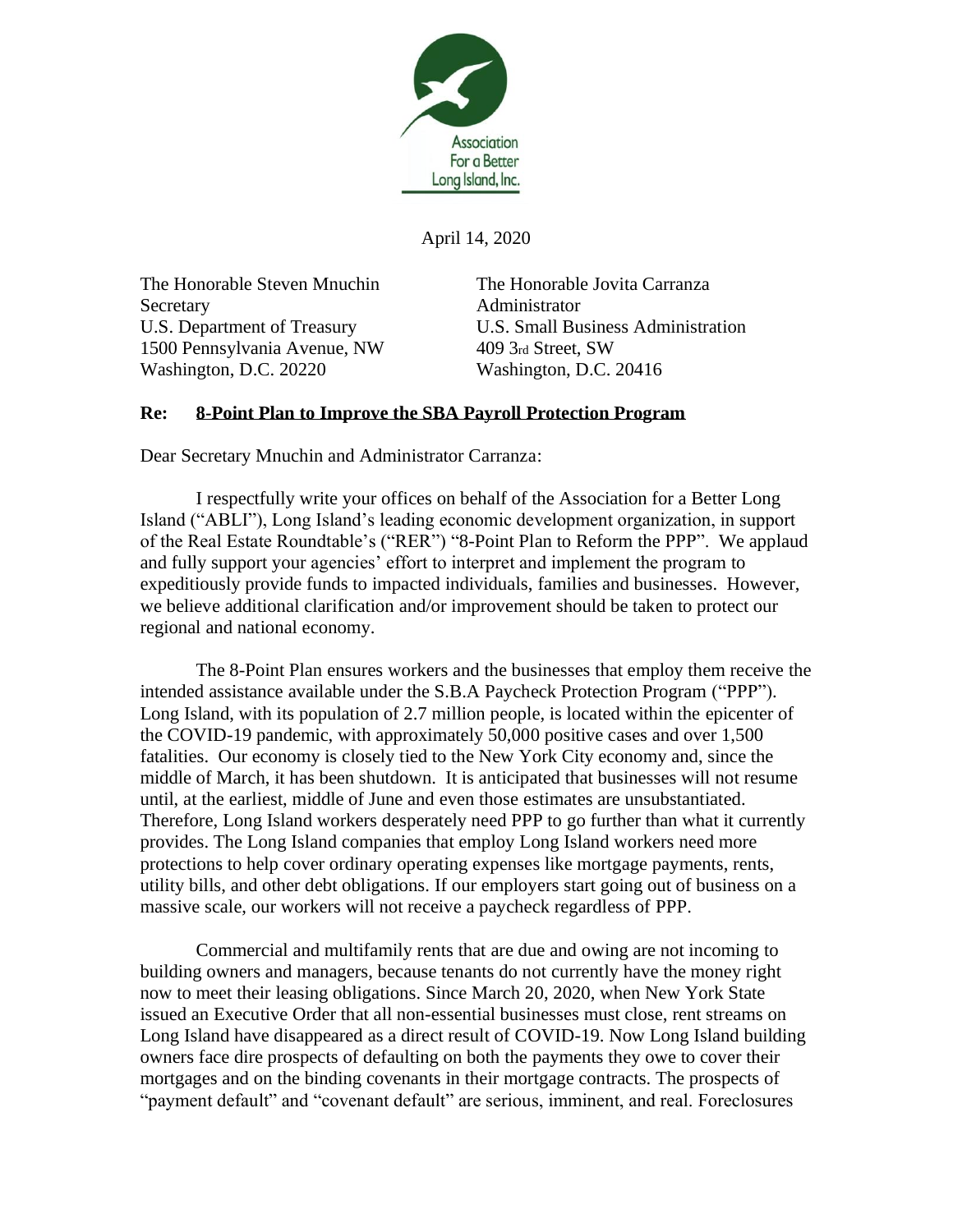by lenders upon building owners who go into mortgage default, because rents are not being paid to cover debt service and will be devastating not just to Long Island but will have similar impacts on Main Street U.S.A. and the nation's business community at large.

Improvements to the PPP listed below and detailed in the attached 8-Point Reform Plan would significantly help avoid some of these calamitous consequences across the nation.

RER 8-Point Plan to Reform the PPP:

- 1. Expressly Waive SBA's Business "Ineligibility" Rule Governing its "Regular" Loan Programs, to Give Real Estate and Other Industries Clarity on Their PPP Eligibility.
- 2. LLPs and LLCs as Duly Formed and Recognized Under State Law Should be Their Own Entity Eligible for PPP Loans.
- 3. Congress Waived the SBA "Affiliation Rules" Only for Restaurants and Hotels. It Should Not Pick Industry "Winners and Losers," and Should Waive the Affiliation Rules for All Industries.
- 4. Loan Amounts Should be Calculated Relative to Business "Operating Expenses" — Not Only "Payroll Expenses."
- 5. SBA and Treasury Should Not Restrict PPP Loans and Forgiven Amounts with a "One Size Fits All" Rule that Limits Coverage for Rent and Other Business Expenses.
- 6. Property Owners Should Have Flexibility to Work with Their 3rd-Party Management Companies in Counting Workers for the "500-Employee" Threshold.
- 7. Businesses Should Have Flexibility to Not Count Part-Time Employees in the "500 Cap" – Because if the Cap is Exceeded None of Its Employees Get Payroll Protection.
- 8. Multifamily Building Owners Should be Eligible for PPP Loans to Help Cover Mortgage Principal — During the CARES Act Period that Tenants Are Protected from Evictions.

**ABLI urges Congress and the Administration's agencies to enact the RER 8- Point Plan to reform the U.S. Small Business Administration's Paycheck Protection Program as swiftly as possible.** 

Sincerely,

Jas

\_\_\_\_\_\_\_\_\_\_\_\_\_\_\_\_\_\_\_\_\_

Kyle Strober, Executive Director *Association for a Better Long Island*

cc: U.S. Senator Kirsten Gillibrand U.S. House of Representatives Long Island Delegation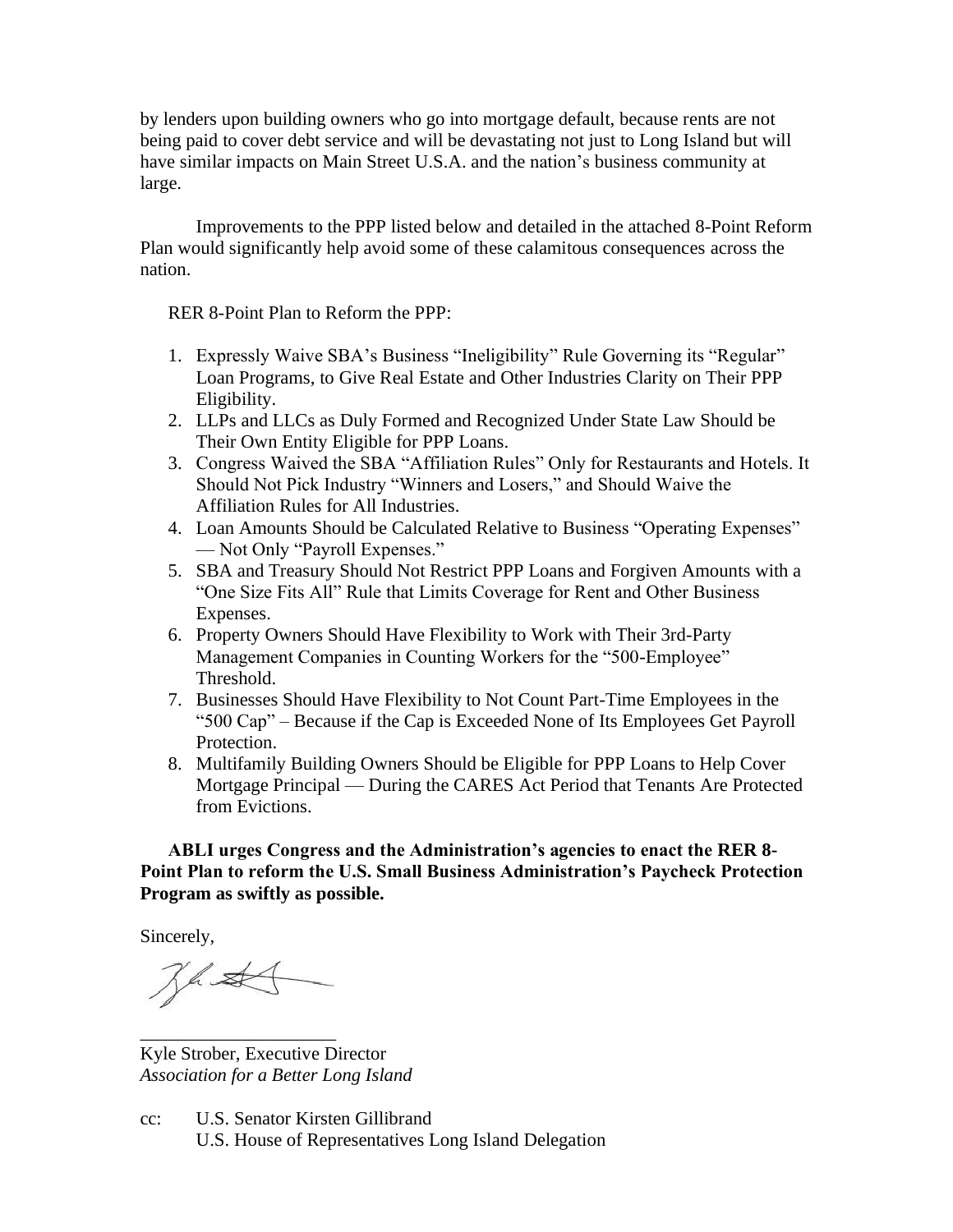

April 14, 2020

The Honorable Nancy Pelosi The Honorable Mitch McConnell Speaker of the House Majority Leader United States House of Representatives United States Senate 204 Capitol Building S-230 Capitol Building Washington, D.C. 20510 Washington, D.C. 20510

The Honorable Charles E. Schumer The Honorable Kevin McCarthy Minority Leader Minority Leader S-221 Capitol Building H-204 Capitol Building Washington, D.C. 20510 Washington, D.C. 20510

United States Senate United States House of Representatives

## **Re: 8-Point Plan to Improve the SBA Payroll Protection Program**

Dear Speaker Pelosi and Leaders McConnell, Schumer and McCarthy:

I respectfully write your offices on behalf of the Association for a Better Long Island ("ABLI"), Long Island's leading economic development organization, in support of the Real Estate Roundtable's ("RER") "8-Point Plan to Reform the PPP". We applaud and fully support your efforts to pass the *CARES* Act and its intent to expeditiously provide funds to impacted individuals, families and businesses. However, we believe additional clarification and/or improvement should be taken to protect our regional and national economy.

The 8-Point Plan ensures workers and the businesses that employ them receive the intended assistance available under the S.B.A Paycheck Protection Program ("PPP"). Long Island, with its population of 2.7 million people, is located within the epicenter of the COVID-19 pandemic, with approximately 50,000 positive cases and over 1,500 fatalities. Our economy is closely tied to the New York City economy and, since the middle of March, it has been shutdown. It is anticipated that businesses will not resume until, at the earliest, middle of June and even those estimates are unsubstantiated. Therefore, Long Island workers desperately need PPP to go further than what the it currently provides. The Long Island companies that employ Long Island workers need more protections to help cover ordinary operating expenses like mortgage payments, rents, utility bills, and other debt obligations. If our employers start going out of business on a massive scale, our workers will not receive a paycheck regardless of PPP.

Commercial and multifamily rents that are due and owing are not incoming to building owners and managers, because tenants do not currently have the money right now to meet their leasing obligations. Since March 20, 2020, when New York State issued an Executive Order that all non-essential businesses must close, rent streams on